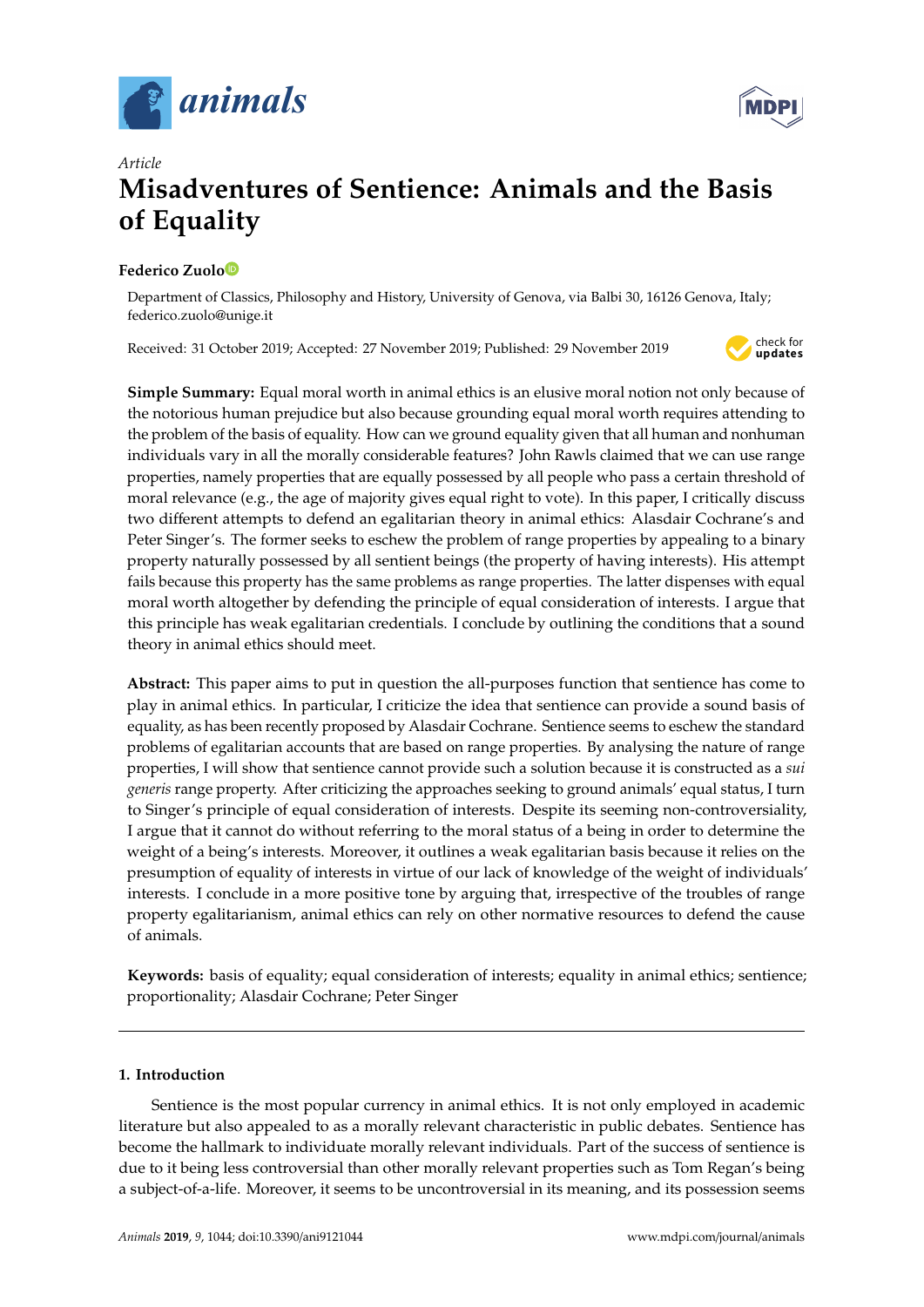easily ascertainable. In other words, it seems to be a "natural" concept with obvious implications that nobody could reject. Another advantage is that it seems to be acceptable by consequentialist as well as deontological perspectives. However, this seemingly universal acceptance might have some unscrutinised issues.

In this paper, I want to challenge the all-purpose function that sentience has played in animal ethics, particularly with respect to its egalitarian credentials. I will argue that it has similar problems as other, less inclusive concepts such as the idea of personhood. I will focus on the idea that sentience can overcome the problems of range properties (personhood and being the subject-of-a-life) that are considered unduly discriminatory. This detour on sentience and the basis of equality will provide us with further considerations concerning the problems of an egalitarian theory in animal ethics and the more general problem of the basis of equality.

The appeal to sentience has been wide and convincing for many. In the market of the properties to grant moral worth, sentience has been used as an alternative to personhood, moral agency, rational capacities, and so on. All these properties that are meant to grant moral worth (and rights) to members of the human species and not to animals falling prey to the standard problem of species overlap: some members of the human species do not possess the required (level of) property necessary to feature as having moral worth, while some nonhuman animals do. This is true of probably all the properties that are typically appealed to when trying to justify the specialty of humans. The argument goes as follows: Switching to sentience to guarantee moral worth is immune to the problem of species overlap because it is a trans-specific feature that is certainly morally relevant and that human beings and many animals share. Hence, the argument concludes, if we want to avoid the problem of speciesism, we should opt for sentience as a ground for moral worth and not for other traditional properties thought to guarantee privileges to human beings, thus granting equally moral worth to all sentient beings.

However, what should we make of sentience? What kind of rights, if any, does it grant? What kind of morally appropriate response does it demand? Once the basic point of claiming that sentience establishes the award of moral worth is made, many diverse solutions are proposed. The first question to be answered is this: Does sentience grant an egalitarian or a non-egalitarian moral response?

To address this problem, I will first clarify what range properties and sentience are. Next, I will discuss the idea that sentience might be a solution to the problem of grounding equality. I will show that these arguments fall short of the mark because the properties that they propose (in particular, sentience) have the same problem as the range property that they attack. Then, I will broaden the focus and touch upon another kind of approach based on sentience—namely Peter Singer's—that seems immune to these problems insofar as it purportedly abandons any range property. I will argue, however, that Singer's account in fact abandons a convincing commitment to equality. The implications of this critical analysis will be that egalitarian theories in animal ethics either suffer from the same problems as human-based egalitarianism or are egalitarian only in a very flimsy sense. However, this should not be seen as a defeat for the case of animal interests because other (non-egalitarian) normative resources also come into play.

#### **2. What is a Range Property?**

Before evaluating the prospects of grounding equality on sentience, we need to discuss the other main element of this analysis: range properties. I will start by analysing Rawls's take on range properties. Although he did not contribute to animal ethics and others have employed range properties, he coined the term and his analysis is the first thorough reflection on range properties as a basis of equality.

Facing the problem of grounding equality against the background of human differences, Rawls proposed the idea of a range property. Human beings vary in intelligence, capacity for moral agency, conscientiousness, and so on. However,

It is not the case that founding equality on natural capacities is incompatible with an egalitarian view. All we have to do is select a range property (as I shall say) and give equal justice to those meeting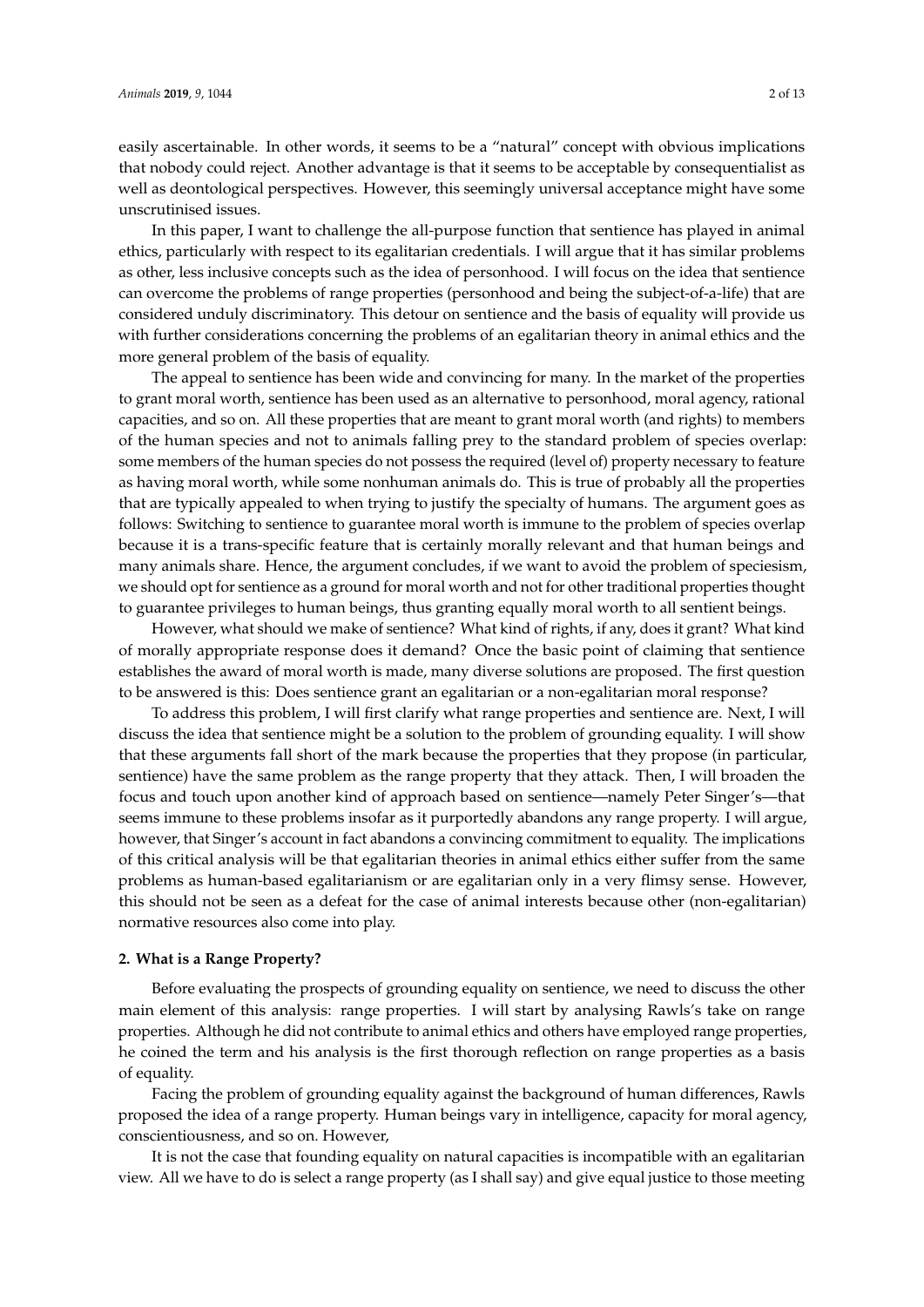its conditions. For example, the property of being in the interior of the unit circle is a range property of points in the plane. All points inside this circle have this property although their coordinates vary within a certain range. They also equally have this property, since no point interior to a circle is more or less interior to it than any other interior point [\[1\]](#page-11-0) (p. 508).

Rawls gave particular importance to the two moral powers: the capacity for a sense of justice and for a conception of the good. These are subvenient properties upon which the idea of moral personhood supervenes. Hence, independently of the variations of our sense of justice or capacity for a conception of the good, in Rawls's view, all people who pass a certain threshold of these capacities should be equally considered persons.

More generally and irrespective of the specific solution proposed by Rawls, the idea of range property can be put as follows. Although morally relevant features vary in degree, we might consider the individuals who possess the relevant capacities within a certain level as equals. In other words, all those individuals who pass a threshold (and are below an upper threshold) should be considered equals because they possess the range property (of being persons, moral agents, and so on) irrespective of whether they possess more or less the underlying morally relevant features.

This reasoning should not be seen as a self-serving move for it is quite common in many domains of normative reasoning. Consider the case of residence: a person living close to the boundary of a certain nation and one living in the middle of such a nation are thought to be equally resident in such a territory. The same applies, for instance, to the case of voting rights or other citizenship-related goods because they are conferred equally even though people's capacities (e.g., to vote democratically) vary. The move of establishing a range property upon scalar and variable properties should be used when it is appropriate, namely when we have reasons to treat equally cases that differ in some relevant respects.

Unsurprisingly, the proposal of adopting a range property as a basis of equality has been greeted with a barrage of standard objections such as *arbitrariness of the threshold*, *variability above the threshold*, and *exclusivity*. I draw on the three standard objections outlined by Parr and Slavny [\[2\]](#page-11-1). However, I reformulate their third objection by widening its scope beyond humanity in terms of Exclusivity.

*Arbitrariness of the threshold*. The idea of a threshold dividing those who merit moral consideration and/or rights from those who do not has been considered morally unacceptable. There are tiny differences between those who are just below the threshold and those who are just above it, but the treatment they receive is very different and, therefore unfair, and unjustifiable.

*Variability above the threshold*. If what bestows moral considerability or rights is the possession of intelligence or capacity for agency, why should we be egalitarian within the range property? Why should we not track the differences within the range property? After all, it is a commonsensical yet morally relevant fact that people vary in their intelligence and sense of justice and that animals vary in their agency, capacity to cooperate, and intelligence.

*Exclusivity*. Range properties might be seen as troublesome also because the imposition of an equal consideration within a certain class of individuals comes at the cost of excluding other individuals. This, combined with the troubles of establishing the threshold (*arbitrariness*), makes the attribution of range properties an exclusionary affair that grants equality only to a restricted set of individuals.

I do not think that these criticisms are necessarily fatal to range property egalitarianism, but I want to focus on the idea that sentience might be the ultimate morally relevant property that solves the problem of the approach based on range properties. The idea is that sentience can solve these problems because it is binary by its very nature.

## **3. Why Sentience Seems to be a Solution**

Before proceeding, we should clarify what sentience is and how this concept is construed in standard accounts of animal ethics. Although the idea of sentience might appear at a first glance uncontroversial, there are many accounts of it. Here, we are not interested in adjudicating between them. It is sufficient to mention some of the properties that are usually appealed to when trying to define this notion. A minimalist definition would simply have it as a matter of feelings; sentience can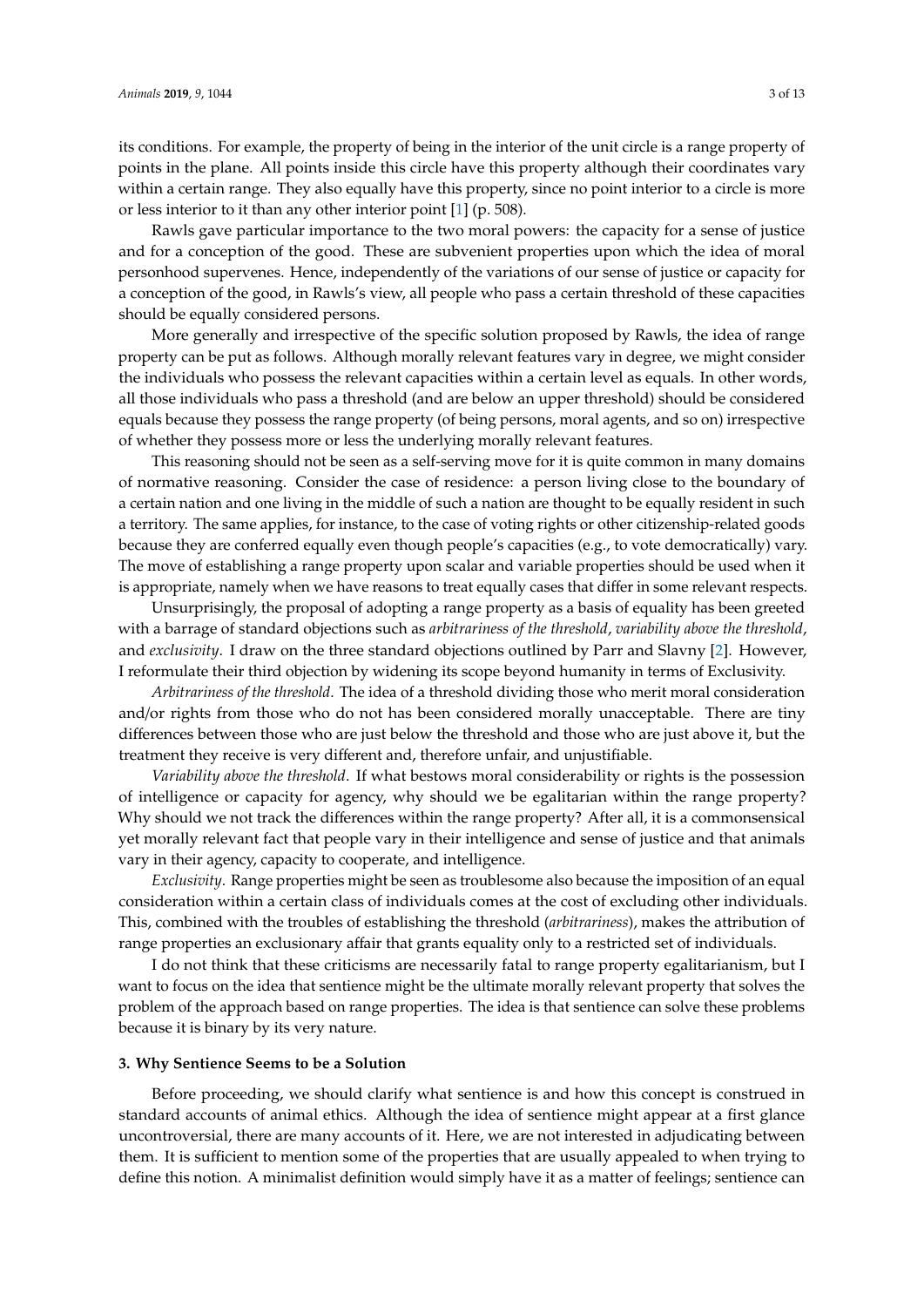be conceptualized as the capacity to have feelings. Then, the controversy would turn to explaining what it means to have feelings. A more inclusive and rich account lists a series of capacities: "a sentient being is one that has some ability (i) to evaluate the actions of others in relation to itself and third parties; (ii) to remember some of its own actions and their consequences; (iii) to assess risks and benefits; (iv) to have some feelings; and (v) to have some degree of awareness" [\[3\]](#page-11-2) (p. 5). In between these two definitions, there can be a mix of diverse options combining a thinner or richer list of capacities.

In animal ethics, the capacity to feel pleasure and pain—which was the first feature bookmarked by Bentham as the fundamental criterion for moral consideration—has been often taken as the shorthand for sentience. Of course, sentience is not only the capacity to feel pleasure and pain, even though such a capacity has been used as a shorthand for sentience by many authors and not only by utilitarians. Irrespective of this, there is the idea that sensory capacities and the type of nervous system generate individual experience. In brief, we might say that sentience entails a certain sensory capacity based upon a sufficiently developed nervous system such that an individual has experience of its interaction with the environment. Without delving into the intricate debate about animal minds, the striking yet straightforward recognition of the similarity between animals and human beings in their being sentient has been the cornerstone of animal ethics. Many have held that, by taking into account the contemporary knowledge in biology, we could draw radical moral implications on animals *qua* sentient beings [\[4](#page-11-3)[,5\]](#page-11-4). All diverse approaches in animal ethics have relied on the idea that the scientific evidence provided by the Darwinian revolution constitutes sufficient ground to treat animals in an ethical way, and such a ground hinges on the recognition of sentience. Much more should be said about the different understandings of sentience, their relation to scientific evidence, and their moral implications. However, we can dispense with further details because the following considerations about sentience as a possible binary property are not affected by the variations in the accounts of sentience.

To analyse the idea that sentience can overcome the problems of range properties, let us consider Alasdair Cochrane's take on this. Cochrane proposes sentience as the mark of moral considerability. To do this, he relies on the widely held assumption that only sentient beings have interests of their own. Even plants and other non-sentient beings can be benefited or harmed, but only sentient beings can be benefited or harmed as individual beings insofar as they experience as individuals the positive or negative effects of what happens. Hence, what marks equal moral considerability is sentience, which confers upon sentient beings the property of having interests. However, the striking aspect of Cochrane's proposal is that, in his view, sentience not only is capable of establishing moral considerability (as it does in many other accounts) but also does so in an egalitarian manner. The argument, which is revealing of an overall mistaken tendency, is worth being cited at length:

After all, unlike the capacities for personhood or the characteristics based on cognitive complexity, the possession of interests is "binary." That is to say, an individual either possesses interests or does not, making it straightforward to explain why the moral worth of humans does not come in degrees. Of course, this is not to say that there are no difficult cases when it comes to identifying which individuals have interests and which do not. [ . . . ] But still, these uncertainties do not detract from the fact that some individuals are sentient and others are not; and thus that some possess interests, while others do not. Of course, none of this is to deny the obvious fact that interests are differentiated in numerous ways: individuals will often have different *types* and *numbers* of interests; and even when individuals have the same interest, it may vary in *strength* and *complexity*. Nonetheless, it is impossible for any individual to be more or less *in possession of interests*: an individual either has them, or does not [\[6\]](#page-11-5) (p. 24).

First, it is blatantly false that interest possession should necessarily be understood as a binary property. Second, it is one thing to say that an individual either has or does not have interests but it is quite another to say that worth does not come in degrees. Let us unravel the problems in Cochrane's argument. One can obviously say that an individual is more in possession of interests than others by way of the idea that being in possession of interests can be made scalar in virtue of interests being (as Cochrane says) more or less complex, more or less strong, etc. Indeed, one can adopt either a scalar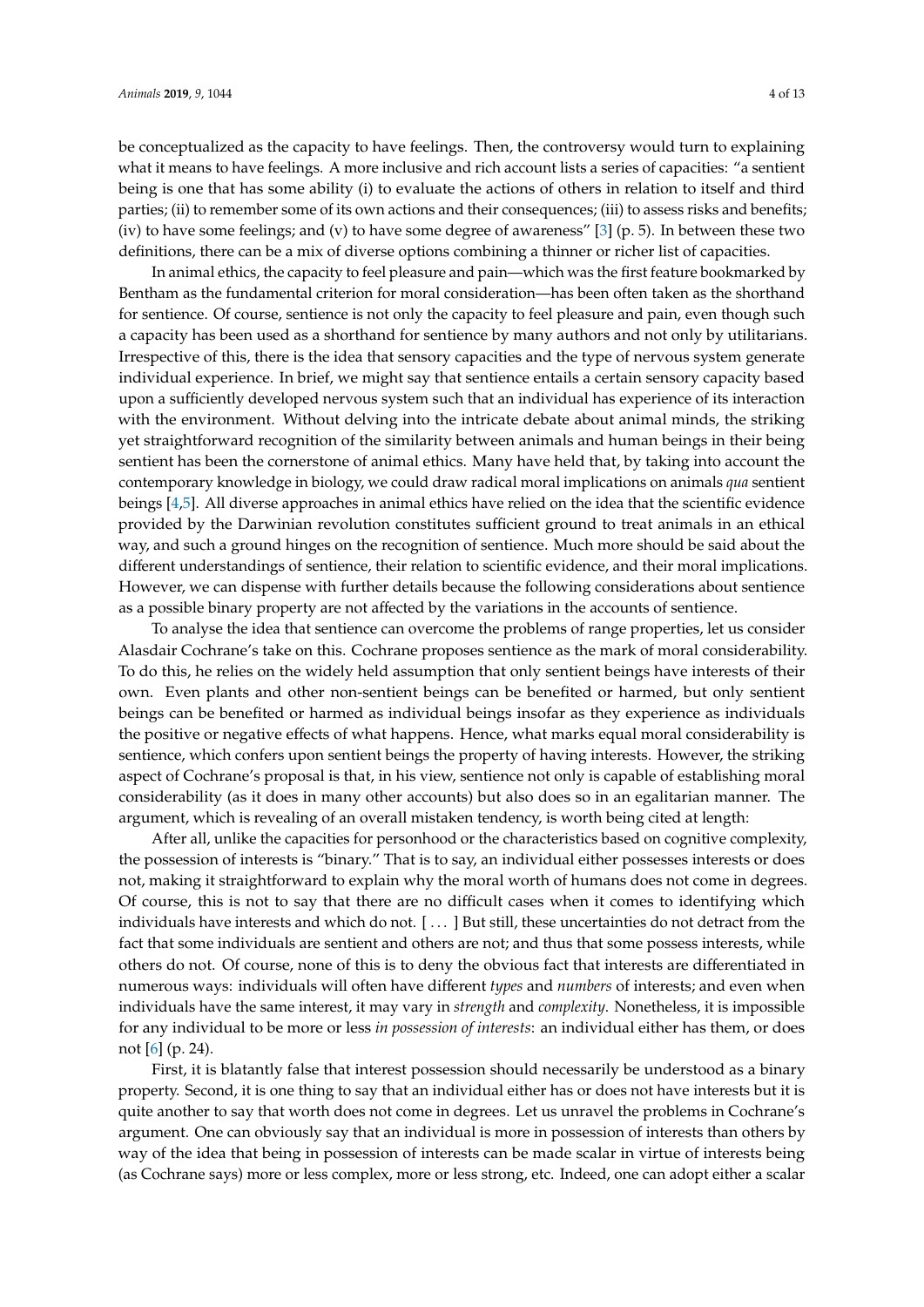or a range understanding of such a property depending on the kind of analysis one does. This is possible because having interests is a property that supervenes on the strength and complexity of certain subvenient properties that are subsumed under the idea of having interests. I contend that there is a hidden contradiction in Cochrane's argument; the construction of having interests as a binary property mirrors the construction of personhood from which Cochrane wanted to depart.

Suppose we consider the capacity of having interests as a binary property, as Cochrane urges. We can conceive of this capacity in many ways depending upon how we understand it as composed of a varying set of subvenient properties. For instance, such a capacity can be determined by the capacity to feel pain and to have memory, and more generally, it depends on the kind of central nervous system an individual has. All these properties can be understood as scalar properties. This means that either a certain level (threshold) of the subvenient capacity is sufficient to trigger the full possession of the range property or, more likely, a combination of certain levels of diverse capacities triggers the attribution of the capacity of having interests as a range property. In any case, the construction of interest possession is analogous to the construction of personhood—the capacity that Cochrane criticizes as a range property in Rawls's account—while they differ in the subvenient capacities, the normative implications, and the range of its possessors. This means that sentience has the same kinds of problems as personhood in terms of arbitrariness of the establishment of threshold, lack of proportionality in the treatment that two individuals just above and just below deserve, and so on.

This trouble is not confined to Cochrane's theory. A similar problem is encountered by Rainer Ebert's proposal. He rejects egalitarian range properties, particularly McMahan's three-tiered account and Regan's theory, with some of the arguments we have seen. He is, in particular, dissatisfied with the arbitrariness of setting a threshold that inevitably separates similar individuals and establishes huge differences between them. So far, so good. Against this background, he proposes an egalitarian moral status to be accorded to all conscious beings:

The line that separates somebodies from somethings, conscious from non-conscious life, is anything but arbitrary and seems to signify a remarkable distinction in nature. While I suppose one could take a gradualist view about consciousness and its emergence in both evolution and the development of individual animals, the competing view that being phenomenally conscious is a strictly binary property has at least equally as much initial intuitive plausibility. For each animal, either there is something it is like to be that animal, or not [\[7\]](#page-11-6) (p. 15).

Ebert seems aware that his move looks very much like the one he is criticizing, but he is confident that the chosen property could have better credentials than the others because it is a natural property that should come in a binary manner. As seen in the case of Cochrane, the usual problems of establishing a threshold and of constructing a range property supervening on variable subvening properties emerge here. In sum, Cochrane and Ebert search for a "natural" binary property that eschews the problems of range properties, but their attempts fail.

I have not argued here that, in general, there are no empirical properties that are possessed per se in a binary way, such that the possession of these properties would meaningfully justify the attribution of moral status or rights equally. Rather, I am just arguing that the attempts above have the same problems as the standard accounts that explicitly employ range properties and/or attribute range properties only to humans.

It is worth noting again that range properties have been famously used in animal ethics before the emergence of these accounts that purportedly seek to avoid range properties. The most important of them is Tom Regan's idea of *being a subject-of-a-life*. On Regan's view, all mammals aged one or more years have memories, perception, expectations of the future, and self-consciousness that make them individuals whose mental complexity is similar to that of standard human beings  $[8]$  (p. 81). For these reasons, all those who pass the threshold are subjects, namely individualities that are more than mere sentient beings. On this basis, all subjects-of-a-life should be granted equal moral worth and rights.

Unlike Cochrane, Regan does not seek to shy away from the limits of range properties—but his theory has a serious drawback. If we compare Regan's theory with other accounts in animal ethics,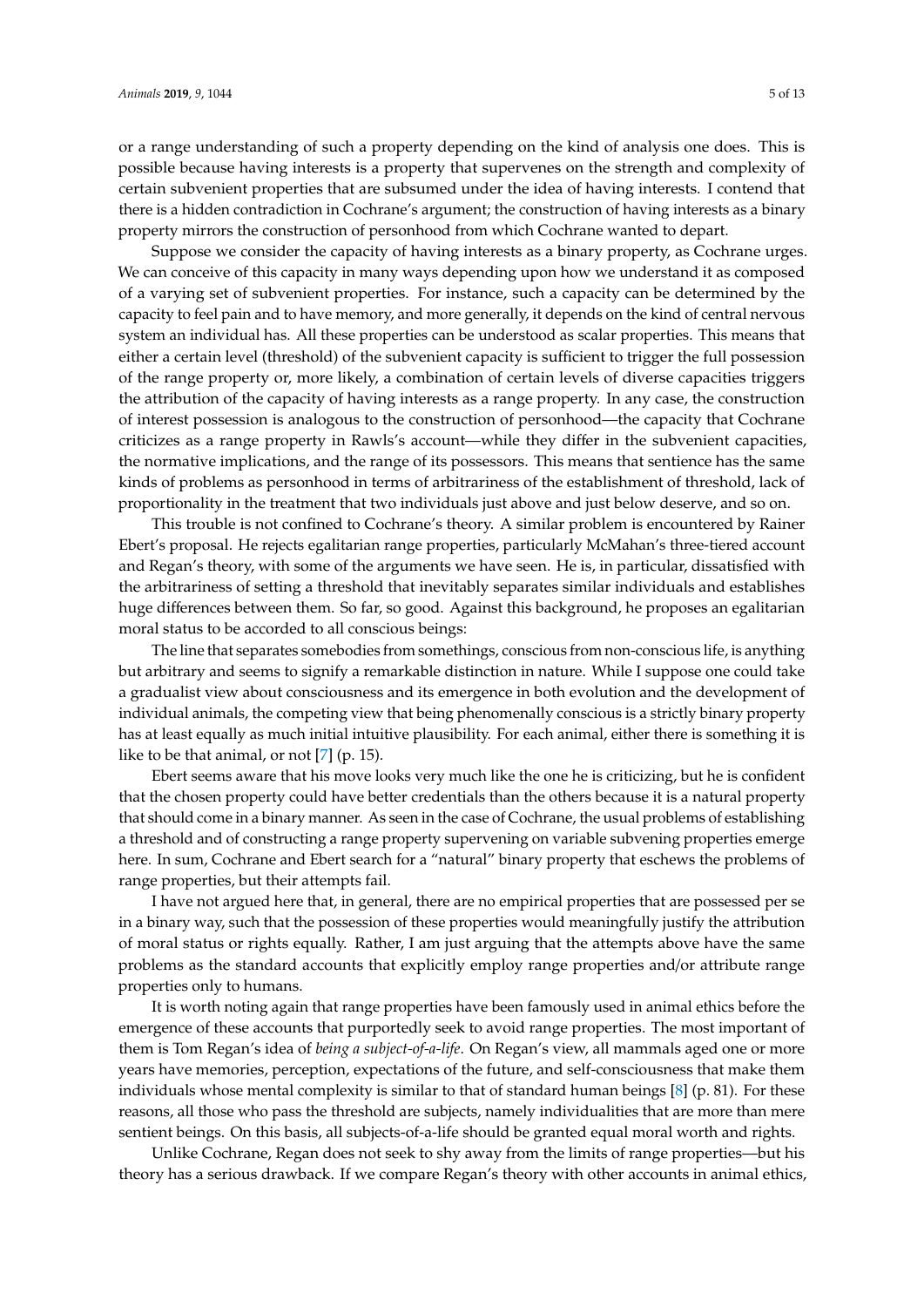it is immediately apparent that the criterion of being a subject-of-a-life does not apply to most animals. Accordingly, we have an egalitarian theory with an extremely restricted scope. In fact, Regan decided to extend the treatment owed to the subjects-of-a-life to many other animals as a matter of moral caution [\[8\]](#page-11-7) (p. 366). However, this move is dubious for his argument in principle has a more restricted reach. Against this backdrop, we might think that the prospects of an egalitarian theory in animal ethics are bleak because the attempts to ground equal status are either too limited in their reach (Regan) or they fail to properly acknowledge and justify the adopted range property (Cochrane). However, this is not necessarily the case because a theory might seek to be egalitarian without endorsing equality of status, as we will see in the next section.

#### **4. Equality and the Principle of Equal Consideration of Interests**

Against this backdrop, how does the "champion" of sentience as a moral criterion—Peter Singer—fare with respect to the prospects of an egalitarian account in animal ethics? This is not a futile question because the problem of how to ground equal moral worth despite the variation of features has been called the "Singer problem" [\[9\]](#page-11-8). Indeed, Singer has famously formulated an important critique of the idea of moral status and Rawlsian range property. First, he rejects the idea that moral personality can be attributed as a property equally possessed by diverse humans. Indeed, "having moral personality is a matter of degree" [\[10\]](#page-11-9) (p. 18). Second, he claims that many humans cannot be said to have moral personality insofar as they have permanent, temporary, or acquired deficits. The most straightforward implication from these two points would be to adopt a hierarchical approach in which rights and worth are assigned on the basis of the varying possession of morally relevant properties. However, Singer rejects this "hierarchy of intelligence" because "the claim to equality does not rest on the possession of intelligence, moral personality, rationality, or similar matters of fact. There is no logically compelling reason for assuming that a difference in ability between two people justifies any difference in the amount of consideration we give to their interests" [\[10\]](#page-11-9) (pp. 20–21). To solve this problem, Singer abandons the idea of equality of status but sticks to the idea of relocating some form of equality at another site.

Equality, indeed, should be accorded to interests. The famous principle of equal consideration of interests requires that "we give equal weight in our moral deliberations to the like interests of all those affected by our actions" [\[10\]](#page-11-9) (p. 21). Despite the seeming clarity and straightforwardness of this principle, one might ask what is egalitarian in this principle. Is it not obvious that like interests should be given equal weight? Singer wants to prevent unequal treatment of individuals who differ in their species belonging but have a similar kind of interest at stake.

We are used to considering this principle as the hallmark of egalitarianism, but perhaps this is not so obvious. Digging deeper into this principle might reveal its ambiguity. Shelly Kagan has argued that this principle cannot exclude that the moral status of a being is relevant in the determination of the interest at stake because moral status is a factor that affects the kind of well-being of an individual [\[11\]](#page-11-10) (pp. 101–118). Although I agree with Kagan's point, here, I want to tackle a different aspect, namely its egalitarian credentials. In what sense is this principle egalitarian? This is not a specious question because, after defining it, Singer puts in question the egalitarian pedigree of his principle by turning back to a coherent proportional determination of one's interests by considering the case of pain:

Then the principle says that the ultimate moral reason for relieving pain is simply the undesirability of pain as such, and not the undesirability of X's pain, which might be different from the undesirability of Y's pain. Of course, X's pain might be more undesirable than Y's pain because it is more painful, and then the principle of equal consideration would give greater weight to the relief of X's pain. Again, even where the pains are equal, other factors might be relevant, especially if others are affected [\[10\]](#page-11-9) (p. 21).

The reasoning here could be as follows. First, we should establish whether an individual is sentient and, if so, to what extent (bear in mind that, in Singer's view, there is a difference between merely conscious and self-conscious individuals). Second, we should check whether such an individual has the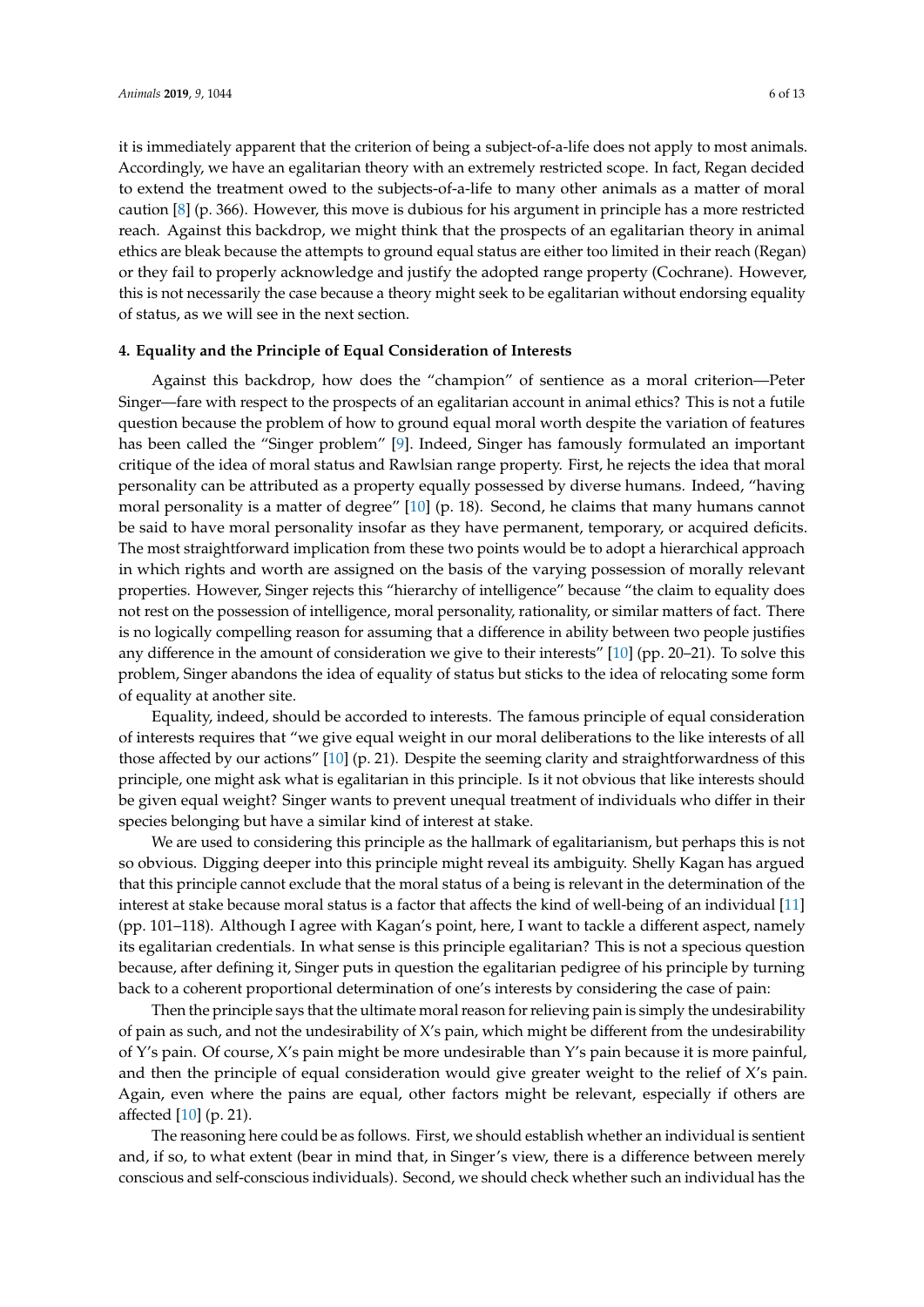interest at hand. Third, we should weigh the importance of such an interest. Fourth, we should compare it to the weight of other interests that are possibly competing in a certain situation—assuming that, if there is no competition, meeting the interest at stake should have no countervailing considerations. None of these passages express an egalitarian commitment. In the first passage, one should possess a certain capacity, which seems a binary assessment. However, nothing prevents a utilitarian like Singer from saying that the possession of a capacity is unequally possessed, as he often and correctly does. The second passage merely requires a factual judgment to ascertain a matter of fact. The third passage can consider only differences, and the fourth aims at comparing and weighing the relative importance of interests. Thus, where does its egalitarian reputation come from? There is perhaps only one sense in which Singer's principle of equal consideration of interests is egalitarian. It is a minimal sense of egalitarianism in terms of nondiscrimination:

The principle of equal consideration of interests acts like a pair of scales, weighing interests impartially. True scales favour the side where the interest is stronger or where several interests combine to outweigh a smaller number of similar interests, but they take no account of whose interest they are weighing [\[10\]](#page-11-9) (p. 22).

The principle demands us not to discriminate the interest of a being, only because such a being is supposedly less intelligent, developed, and so on. Rather, it requires us to consider only the weight of such an interest. Hence, this principle demands not to discriminate individuals. What we should do in case of competing interests depends on the assessment of the relative weight and similarity of the interests at stake. Indeed, much of the ambiguity of Singer's principle rests on the central phrasing that one should give "equal weight" to the "like interests." What does *like* mean here? Is Singer saying that we should give equal weight to the interest in not suffering of all individuals who are capable of suffering? This is a possible interpretation and the one that Singer himself suggests. However, we can give equal weight to my interest in not suffering and to the interest in not suffering of another human being or sentient animal only *if and to the extent that* one can presume that there is an underlying equal basis for giving equal weight. One should not count more (or less) the weight of an interest only because it is the *same kind* of interest. This would go against one of the most important consequentialist tenets, which are so dear to Singer.

Hence, in this consequentialist account, we should grant equal consideration of interests in two cases: if the two competing interests are of equal weight or if we lack any reason to doubt that the two interests are of equal weight. Call the former the *equality by coincidence* case and the latter the *equality by ignorance* case. In other words, treating two interests as having equal weight either seems a mere coincidence because these two interests de facto have equal weight or seems to be justified only because we do not know how much they actually weigh. I am not claiming here, as Peter Westen [\[12\]](#page-11-11) did, that formal equality (as he put it, people who are alike should be treated alike) is a mere tautology. I am claiming that if it turns out that two interests are really the same in all respects (weight, duration, intensity, importance, etc.) then it is obvious that they should be considered equally. But the difficulty revolves around the determination of what it means for two competing interests to be equal.

For equality by coincidence to be obtained, we must have an "interestometer" that measures the weight of competing interests. Absent of an "interestometer," we are left with equality by ignorance. In this sense, it is in virtue of our epistemic limitation that we should give the benefit of doubt and grant equal consideration to all cases in which two presumably similar interests are conflicting. This is not easy to swallow for Singer because his approach is notoriously squeamish about epistemic limitations and would rather urge us to look for more knowledge so as to have a more fine-tuned judgment of the relative weight of the two interests. It would be an unwelcome conclusion if the egalitarian flavour in Singer's account depended on our epistemic and technological limitations.

Perhaps this is too hasty. The principle of equal consideration of interests works as a negative tool that urges us not to discriminate. It entails a commitment to treating equally, when it is the case, without being biased by irrelevant factors (sex, race, intelligence, and species). In principle, the egalitarian treatment should be determined by the equality of the weight of the interests at stake.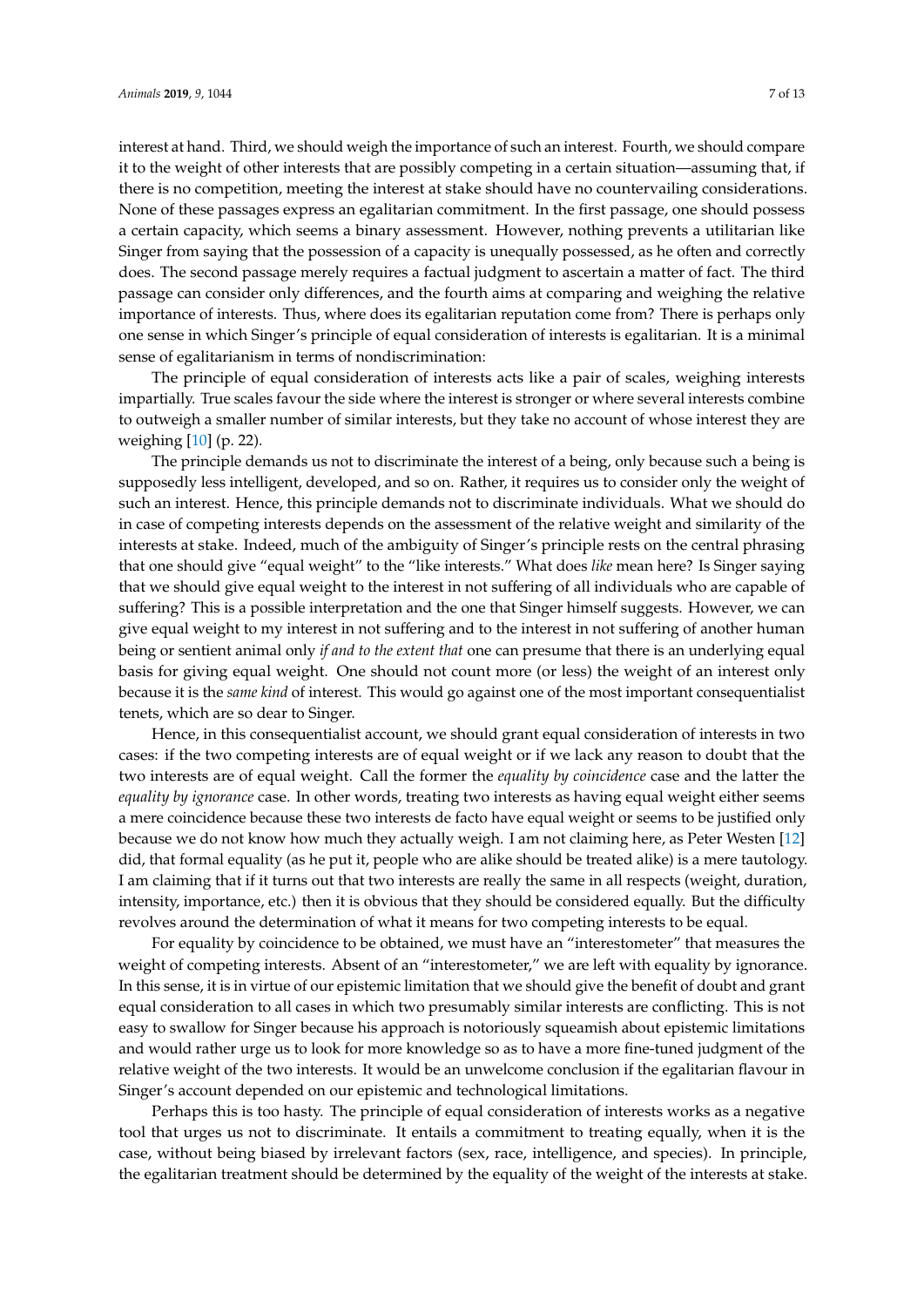Thus, the weight of the interest is the basis of the normative consideration. Here, we face a problem of which the solution depends on the approach in value theory we choose—is the value of interests determined by one's subjective preferences, objective preferences, or the intrinsic value of states of affairs? If we were in the business of establishing whether two specific interests weigh equally, we should choose a suitable value theory and apply it to the case at hand. Whatever the solution in value theory, the important thing is that the principle of equal consideration of interests simply tells us to focus on the interests—whatever its value basis—and to disregard the individuals that have such interests. However, the case is different if we just focus on the interest and take the principle as fully valid, as its egalitarian credentials are flimsy.

Suppose we want to apply the principle of equal consideration of interests and we have two competing interests but do not know from whom they come. Suppose also that we only know the two interests are equal because an "interestometer" told us so. In that case, the principle of equal consideration of interests comes as an obvious and compelling response. However, once the interests are—as it were—detached from their holders, the egalitarian commitment is merely tautological if we know the interests are really equal in weight. After all, if we only know that two competing interests demand *x* and have the same weight, why should we treat them differently? If, instead, we have before us two diverse individuals (whether human or nonhuman) who, suppose, have a competing interest in being fed, how could we consider their interests on a par without scrutinizing the kind of individuals they are? Is my interest in being fed on par with a snake's interest?

Supporters of the principle of equal consideration of interests are likely to answer affirmatively but to lessen the impact of the implications that follow. Indeed, the typical answer in animal ethics and the one adopted by both consequentialist and deontological accounts puts in place a manoeuvre to bypass the question when facing the comparison of values of different lives. By appealing to the fact that a person has more valuable experiences than that of a nonhuman animal, such accounts aim to hold on to the equality principle while allow a different treatment between human beings and nonhuman animals. They seem committed to the idea that the same interest—say, in being fed or in not suffering—has the same weight, notwithstanding the fact that persons also have other interests. Although I do not think this manoeuvre is necessarily wrong, it gives the impression of moving the site where the comparison of value is made (from interests to lives). This point is affirmed in a more critical and categorical way by John Rossi [\[13\]](#page-11-12). He argues that equal consideration of interests is incompatible with unequal moral status and that theorists in animal ethics should either drop the principle of equal consideration or abandon unequal status. Indeed, the idea of allowing unequal status is functionally similar to what I have just described as a matter of lives that include smaller or bigger amount of valuable experiences.

At this point, it is worth recalling that David DeGrazia has argued that an egalitarian approach to the comparative value of lives and interests can be justified by the lack of full justification of the alternatives [\[14\]](#page-11-13) (pp. 248–256). DeGrazia here is addressing the comparison of the values of lives, but this argument is relevant because he needs it to make sense of the equal consideration of interests. In an egalitarian approach, he claims, "it is not argued that we have compelling reasons to assert that the lives of normal humans, monkeys, bluejays, and lizards are equal in value. Rather, it is claimed that *we should regard them as equal*—for lack of good reason to regard them as unequal" [\[14\]](#page-11-13) (p. 248). This indirect justification of equal consideration is not the same as the point we are considering here about Singer, but it points to a common difficulty for accounts that rely on the principle of equal consideration of interests. Given the impossibility of establishing whether the life of a human being is superior, in terms of the value of one's subjective experiences, to the life of a dog because the dog has kinds of experiences of which the value is not understandable by us, we ought to regard the value of these lives as equal. The merit of DeGrazia's considerations is that they expose the epistemic problem that is hidden in Singer's principle of equal consideration of interests. Against DeGrazia's conclusion, equality as a default position is not the most epistemically justified position. Indeed, the lack of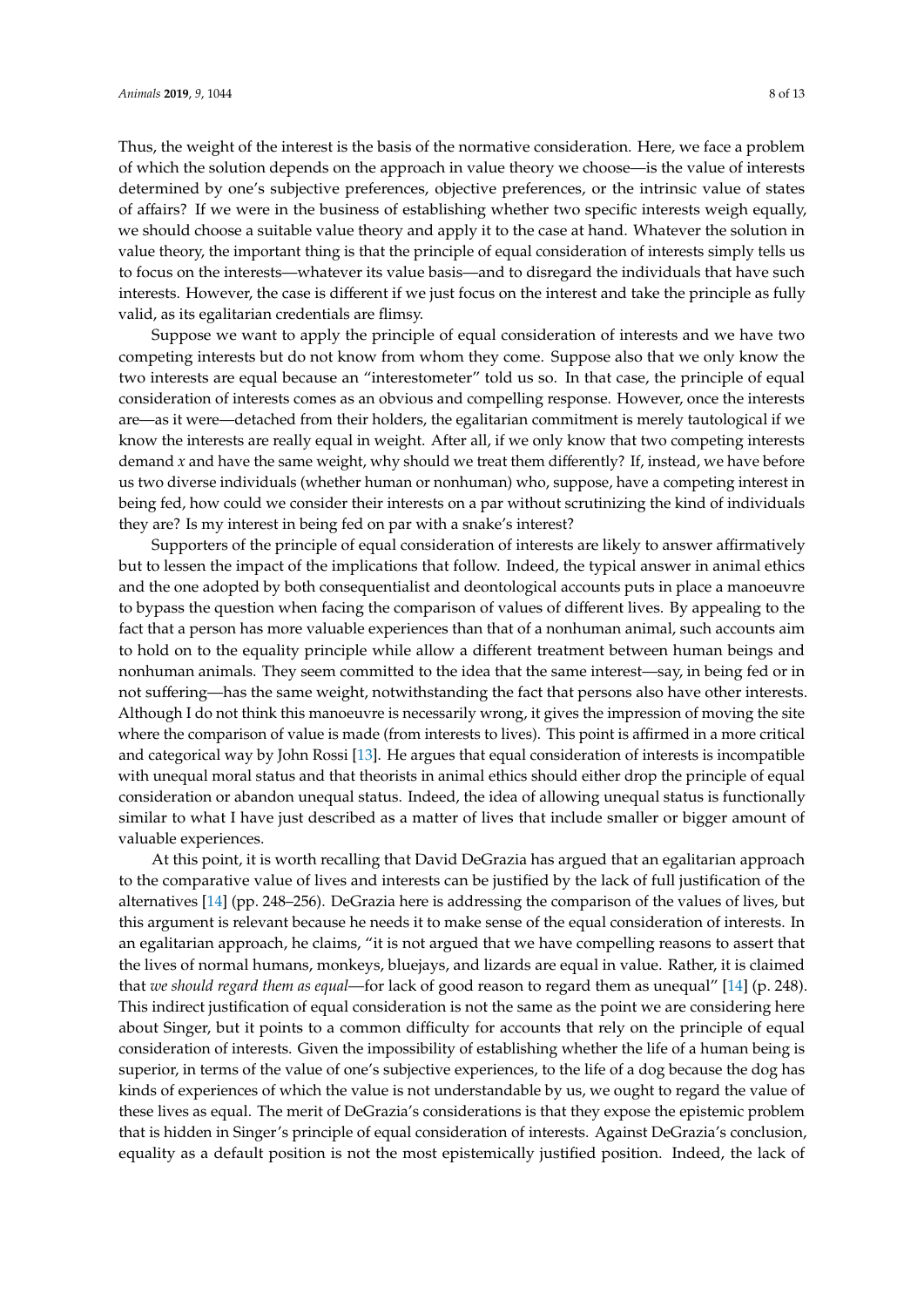a common value perspective to handle these comparisons does not justify giving equal weight; rather, it justifies epistemic abstention.

The more general question is whether the assessment of an interest (without an interestometer) can be merely made on the kind of interest itself without considering how an interest relates to the other interests of an individual. Can an interest be gauged in isolation, as if it were a freestanding source of value or disvalue? I doubt that it can because we need to know how an interest is related to other interests as well as the needs and prospects of one's life. In short, an individual's moral status serves the purpose of conveying a synthetic summary of these relations. Establishing the implications of this point would need more space, but for the purposes of this paper, these considerations should be sufficient to cast doubts on the supposed egalitarian credentials of the principle of equal consideration of interests.

In sum, the application of the principle of equal consideration of interests rests on there being a mere coincidence of weight in two competing interests or on our presuming that the default is egalitarian consideration because of our lack of means for scrutinizing the value of interests. Either way, this is a flimsy prospect for an egalitarian account.

#### **5. Types of Properties and Equality**

At this point, it is worth exploring the issue at a greater level of generality because some of the troubles we have encountered stem from a misunderstanding of some conceptual issues linked to equality and the type of properties to which equality is attributed. In particular, it is worth exploring the relation between binary properties and equality.

There are some properties of which possession is necessarily binary. For instance, think of the property of "being a number". An entity can either be a number or not. There are other properties of which possession is necessarily scalar. Think of the property of being bald. Finally, there are some properties of which possession can be both binary and scalar. Think, for instance, of the property of "having money." We can meaningfully and appropriately ask whether someone has money or no money at all, and we can also ask how much money one has. By contrast, it makes no sense to ask whether something is more or less a number. We can use many properties as both binary and scalar depending on the pragmatic or conceptual need.

Coming back to our issues, we can say that the property of being sentient can be used both in a scalar and binary manner depending upon what we want to do. Indeed, it makes sense to ask whether a certain entity is sentient or not—to compare, for instance, a stone and a mammal—as well as to ask which entity is more or less sentient. This is because sentience is a property that supervenes upon other physical properties that come in degrees such as the capacity to feel pain, complexity of the nervous system, etc. Consider a very simple animal that is thought to be close to the threshold of sentience, such as a shrimp, and think of the possible kinds of experiences that such an animal can have (temperature, movement, and so on). Although we can hardly be sure of what happens in a shrimp's nervous system—and I do not want to pose the question of what it is like to be a shrimp—we can suppose that the types and extent of feelings that they can have—provided that they can have feelings—are significantly fewer than those of a mammal in any sense of "fewer", namely in terms of being fewer in kind, number, complexity, or else. We probably cannot put on a single scale all the features that add up to determine sentience, as if there was only a homogeneous set of features that make sentience. Nevertheless, it is possible (and it makes sense to say) that a shrimp has a less complex nervous system than a mammal, and because of this, the kinds of experience that it can have—if any—are fewer and less complex than those of a mammal. Therefore, although it is a somewhat rough statement, we can safely say that a shrimp is less sentient than a mammal.

The implication of this argument is that those who reject range property egalitarianism often fail by their own standards because they use a range-property-based argument at another level (Cochrane) or end up with a very weak form of equality (Singer). The criticisms we have seen above (arbitrariness, variability, and exclusivity) pose real problems for all moral theories that address the issue of basic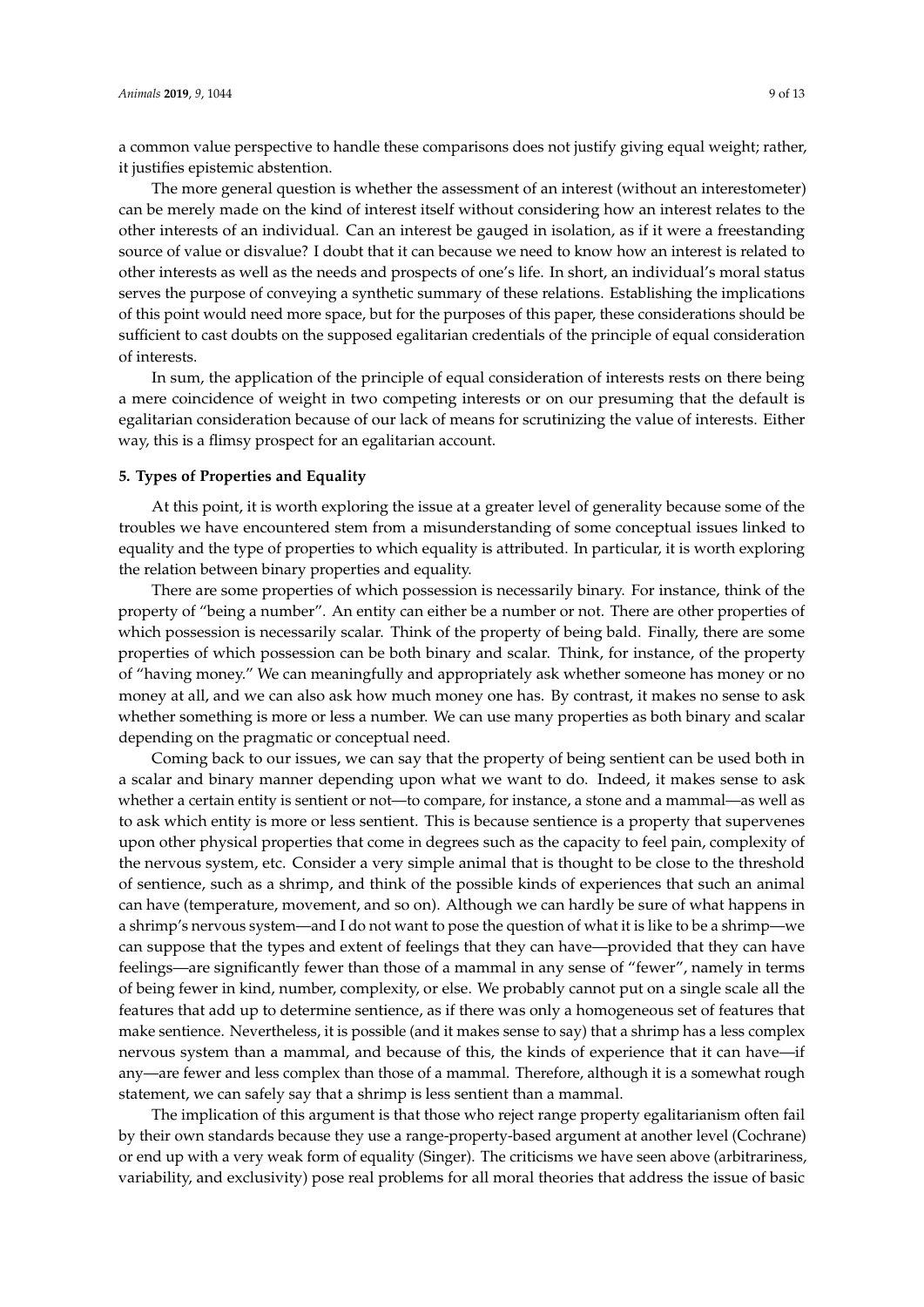equality, whether in a dignitarian, sentientist, or other capacity-based account. However, the problem is more compelling for animal ethicists because they take it almost for granted that exposing the tension between the fact of scalar properties and the issue of the basis of equality is fatal to standard theories grounding the moral worth of humans (and not animals). Humanist theories have problems of their own, particularly with respect to the convincingness of the basis of equality, but the animal rights-based critiques seem unaware that they are prone to the same kind of problem, as they simply switch the level of egalitarian consideration without acknowledging, as other egalitarian theories do, the problem of the basis of equality.

Whatever the prospects of range property egalitarianism in general, all these worries about equality concerning animals and range properties stem from a misguided approach. The debate in animal ethics until a few years ago revolved around the inclusion of animals in the moral domain, which was standardly composed only by human beings. Such a domain was also traditionally characterized by some principle of equal consideration. Then, animal ethicists had to overcome the two joint principles that only human beings deserve moral consideration and that human beings deserve it equally. It is perhaps for this reason that the challenge of overcoming this divide has usually been accompanied by a challenge to apply the principle of equality to animals in some sense. Once animals have been included in the moral realm and have been granted some moral considerability or rights, the battle over equality can be handled more carefully and separately from the more basic one, which concerns the moral considerability of animals. Given the confusion and display of rhetorical engagement in contemporary debates, it is worth noting again the following: it is one thing to say that a set of beings deserve moral consideration, but it is quite another to say that two (or more) sets of beings should be considered equally. This is especially the case because equality cannot be disjointed from the principle of proportionality, as we will see in the next section.

#### **6. Equality, Proportionality, and Beyond**

Why should we keep equality and proportionality together, given that equality and proportionality are such divergent principles? Indeed, range properties are often invoked to counter the inegalitarian effect of variability of morally relevant properties that might seem to require a proportional principle. A full answer would require a longer detour, but for our purposes, it is sufficient to note that both egalitarian and non-egalitarian principles rely on the overarching Aristotelian principle that equals are to be treated equally and unequals are to be treated unequally (*Nicomachean Ethics* V, 3, 1131 a21–24). Ian Carter nicely summarizes the whole argument:

Egalitarian principles (as defined above) are fact-dependent in the following sense: such principles depend for their normative validity on the fact that individuals are equal in some sense, together with a higher order hypothetical prescription of the form: "If individuals are equal in such-and-such a sense, treat them equally in such-and-such a sense." This hypothetical prescription is the source of the moral relevance of the fact, and itself derives in part from the still-higher-order Aristotelian principle enjoining us to treat equals equally (and unequals unequally) together with normative claims about the relevance of certain kinds of facts to certain ways of treating people [\[15\]](#page-11-14) (p. 25).

In sum, there is a tight and yet overlooked relation between equality and proportionality. Since, here, we cannot see how we should handle equality and proportionality in general, I will only seek to frame the matter by providing some considerations to the effect of showing what kinds of errors egalitarian approaches should avoid.

The first is the mistake of adopting a range property that covers an extremely wide range of individuals such that the connection between the range property and the egalitarian principle is too stretched. Paul W. Taylor has argued that all living entities have equal moral status (inherent worth) insofar as all living entities are self-reproducing teleological centres. "Subscribing to the principle of species-impartiality, we now see, means regarding every entity that has a good of its own as possessing inherent worth—the *same* inherent worth, since none is superior to another" [\[16\]](#page-11-15) (p. 155). This means that all living entities have intrinsic worth because they can be harmed or benefited. In Taylor's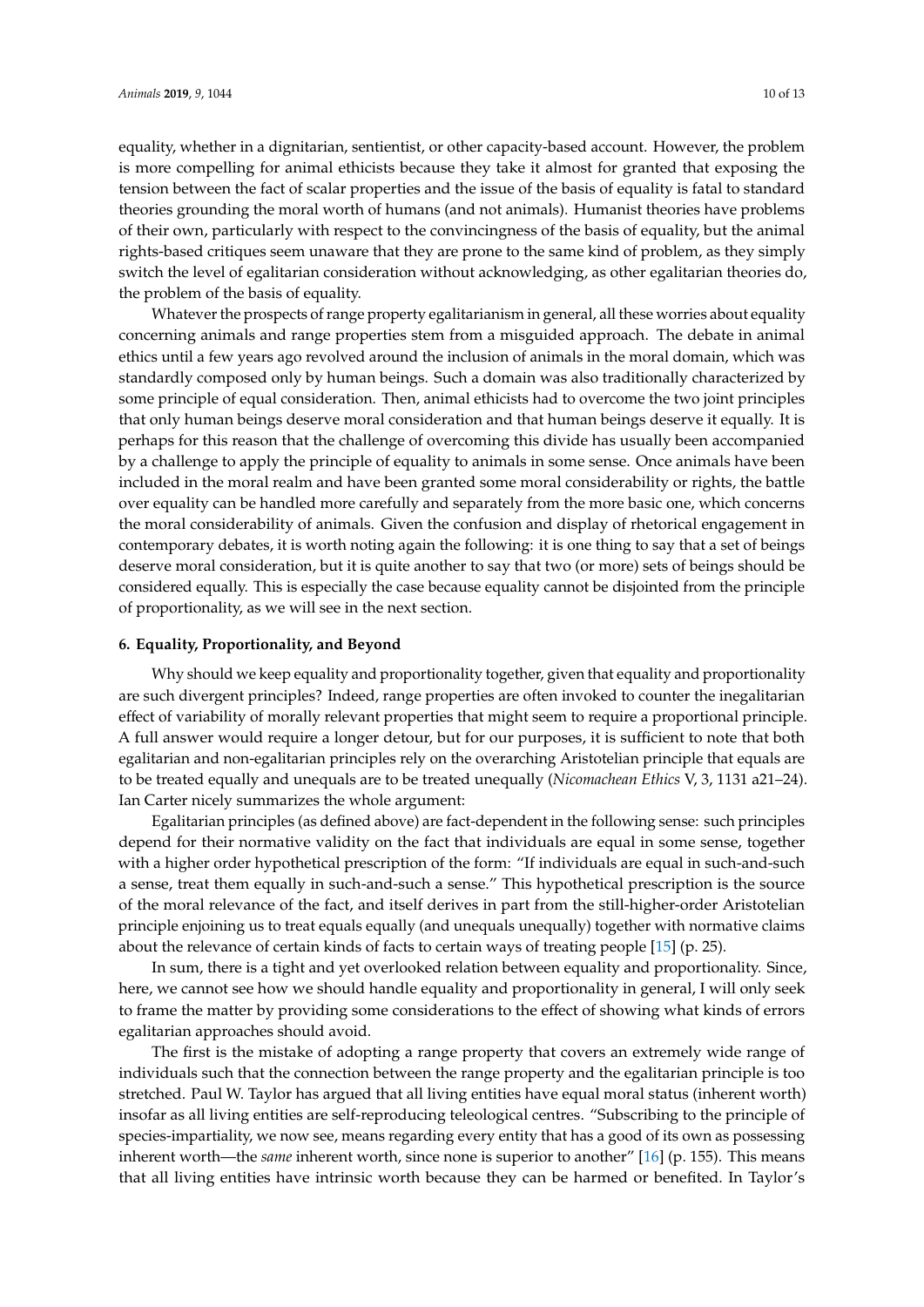view, this should ground our concern for nature in a way that overcomes an anthropocentric outlook. However, this range property—being a self-reproducing teleological centre—is possessed in such a different way by all living entities that the connection between the range property and the normative implications gets lost. Indeed, what we owe to different entities either depends on the kind of beings they are, thus betraying the equal basis we all share, or (if faithful to the basic range property) it entails such a minimal normative implication—merely considering that every living entity has some inherent worth—that it amounts to assigning very little moral import to inherent worth, as it has been claimed by Richard Arneson. "Either the proposed basis will turn out to vary by degree, and variations above the claimed threshold that establishes equality will give rise to inequality of moral considerability, or the proposed basis will turn out to be one that applies in all-or-nothing fashion, and then it will turn out that the basis proposed as justifying equal moral considerability is too flimsy or insubstantial to do this justifying work" [\[17\]](#page-12-0) (p. 42). In brief, proportionality gets lost either as an input or as an output. It gets lost as an input when the range property of being a self-reproducing teleological centre grounds equality from algae to human beings because such a range property means very different things across the span of individuals to which it applies; it gets lost as an output when the range property is understood in a very thin sense, thus yielding very minimal normative import. In both cases, one might question why this account should be considered egalitarian; an emphasis on inclusion stretches equality and discards proportionality.

On the other side, a radical proportional account has been outlined by Jeff McMahan in his *Intrinsic Potential Account* [\[18\]](#page-12-1). (For another attempt to outline a proportional and coherently inegalitarian theory, see also Knapp [\[19\]](#page-12-2)). Although McMahan supports an egalitarian range property account for persons, his overall approach is proportional because he holds that the assessment of an individual's possible misfortune should be made with respect to the possible level of welfare that such an individual could achieve given their individual potentiality. Such a potentiality is determined by one's level of psychological capacities. This means that the comparative values of individual lives are inextricably variable given one's varying psychological properties and that it should be so because the ultimate axiological source of value is one's level of welfare. In this account, equal consideration should be given only to the classes of individuals having the same potential of well-being, which means ultimately the same level of psychological capacities. It follows that egalitarian consideration would apply only to very restricted classes. This seems to be the most inegalitarian version of the Aristotelian principle.

These considerations on Taylor and McMahan are admittedly very sketchy. Nevertheless, they show us that an egalitarian theory recognizing equal status should have a plausible domain of application. If such a domain is too wide, the basis of equality is too thin and then equality loses its normative grip; if it is too narrow, it might lead to inegalitarianism. Which kind of domain is the good one cannot be determined in advance.

The implication of the previous (mostly critical) arguments is that grounding equal consideration for animals is especially impervious. This is not only because of the traditional humanist prejudice but also because of the intrinsic difficulty in grounding equality, whether for a restricted class of beings (persons) or for a large one (sentient beings). Suggestive as it might seem as a prospect of liberation, equality has a big burden of proof, which is sometimes contested even among persons. However, this need not be seen as a despairing state of affairs. There are other avenues to recognize animals' interest besides claiming for equality. Without defending any of the following proposals as the best one, we can at least mention sufficientarianism and differentiated rights as plausible approaches to defending animal interests given the troubles encountered in finding a basis of equality.

First, one might argue that what matters is that a being leads a sufficiently acceptable life. Since equalization in terms of opportunities, outcomes, or resources is impossible or inappropriate, we should grant each sentient being a sufficient consideration such that it would be enough to live an acceptable life according to its own standard.

An alternative to sufficientarianism is in terms of inegalitarian differentiated rights as outlined by Kagan [\[11\]](#page-11-10). Given the extremely varied morally relevant features displayed in the animal kingdom,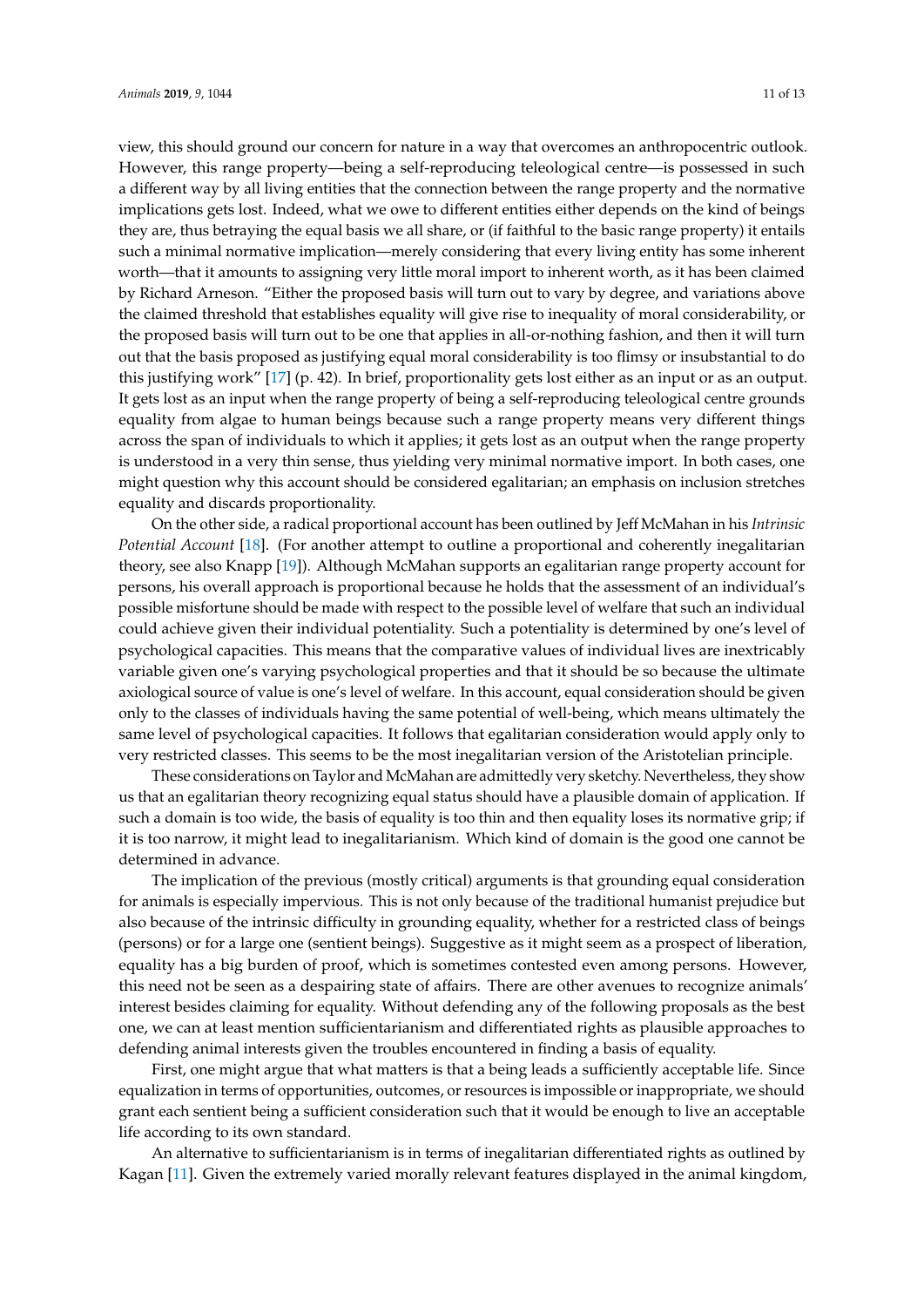we might attach diverse levels of moral weight to rights depending not only on the kind of interest that the right defends but also on the moral status of the individual at stake. This perspective does not collapse into pure consequentialism because the moral claims that are expressed through rights are not tradable, albeit they can be counterbalanced by other considerations. Hence, there can be differentiated and unequal rights reflecting the level of moral status of an animal while still being rights in the proper sense.

We cannot discuss the merits and limits of these perspective. What I want to point out is that they do not imply structurally discounting animal interests as somebody might fear. Moreover, these two perspectives have the advantage of taking an animal's interest for what it is without trying to cover the animal's moral considerability with too stretched or ungrounded principles of equality.

## **7. Conclusions**

To conclude, egalitarianism in animal ethics faces similar challenges as those faced by egalitarian accounts in other domains. Therefore, the idea that sentience might solve these problems, as well as others, is an illusion. On one hand, accounts seeking the justification of equal moral status (Cochrane) eschew the problems of range properties but turn out to be manoeuvres that conceal a use of range properties in disguise. On the other hand, accounts dismissing equality of status (Singer) prove to have a very weak egalitarian pedigree. Although the problems of range properties might not be insurmountable, egalitarian theories in animal ethics seem to lose grip with their basis. Since grounding a meaningful equal consideration for animals is especially difficult, animal ethicists should look for other normative resources to properly defend animal interests.

**Funding:** This research received no external funding.

**Acknowledgments:** I would like to thank Giacomo Floris and Maria Silvia Vaccarezza for their helpful comments to previous versions of the paper.

**Conflicts of Interest:** The author has no conflict of interests.

### **References**

- <span id="page-11-0"></span>1. Rawls, J. *A Theory of Justice*; The Belknap Press of the Harvard University Press: Cambridge, MA, USA, 1971.
- <span id="page-11-1"></span>2. Parr, T.; Slavny, A. Rescuing Basic Equality. *Pac. Philos. Q.* **2019**. [\[CrossRef\]](http://dx.doi.org/10.1111/papq.12285)
- <span id="page-11-2"></span>3. Broom, D.M. *Sentience and Animal Welfare*; CABI: Boston, MA, USA, 2004.
- <span id="page-11-3"></span>4. Rodd, R. *Biology, Ethics and Animals*; Clarendon: Oxford, UK, 1990.
- <span id="page-11-4"></span>5. Rachels, J. *Created from Animals. The Moral Implications of Darwinism*; Oxford University Press: Oxford, UK, 1990.
- <span id="page-11-5"></span>6. Cochrane, A. *Sentientist Politics. A Theory of Global Inter-Species Justice*; Oxford University Press: Oxford, UK, 2018.
- <span id="page-11-6"></span>7. Ebert, R. Mental Threshold Egalitarianism: How Not to Ground Full Moral Status. *Soc. Theory Pract.* **2018**. [\[CrossRef\]](http://dx.doi.org/10.5840/soctheorpract201812330)
- <span id="page-11-7"></span>8. Regan, T. *The Case for Animal Rights*; Routledge & Kegan: London, UK, 1983.
- <span id="page-11-8"></span>9. Arneson, R.What, if Anything, Renders All Humans Morally Equal? In *Singer and His Critics*; Jamieson, D., Ed.; Blackwell: Oxford, UK, 1999; pp. 103–128.
- <span id="page-11-9"></span>10. Singer, P. *Practical Ethics*; Cambridge University Press: Cambridge, UK, 1993.
- <span id="page-11-10"></span>11. Kagan, S. *How to Count Animals. More or Less*; Oxford University Press: Oxford, UK, 2019.
- <span id="page-11-11"></span>12. Westen, P. The Empty Idea of Equality. *Harv. Law Rev.* **1982**, *95*, 537–596. [\[CrossRef\]](http://dx.doi.org/10.2307/1340593)
- <span id="page-11-12"></span>13. Rossi, J. Is Equal Moral Consideration Really Compatible with Unequal Moral Status? *Kennedy Inst. Ethics J.* **2010**, *20*, 251–276. [\[CrossRef\]](http://dx.doi.org/10.1353/ken.2010.0004) [\[PubMed\]](http://www.ncbi.nlm.nih.gov/pubmed/21133335)
- <span id="page-11-13"></span>14. DeGrazia, D. *Taking Animals Seriously. Mental Life and Moral Status*; Cambridge University Press: Cambridge, UK, 1996.
- <span id="page-11-14"></span>15. Carter, I.F. Basic Equality and the Site of Egalitarian Justice. *Econ. Philos.* **2013**, *29*, 21–41. [\[CrossRef\]](http://dx.doi.org/10.1017/S0266267113000060)
- <span id="page-11-15"></span>16. Taylor, P.W. *Respect for Nature: A Theory of Environmental Ethics*; Princeton University Press: Princeton, NJ, USA, 1986.